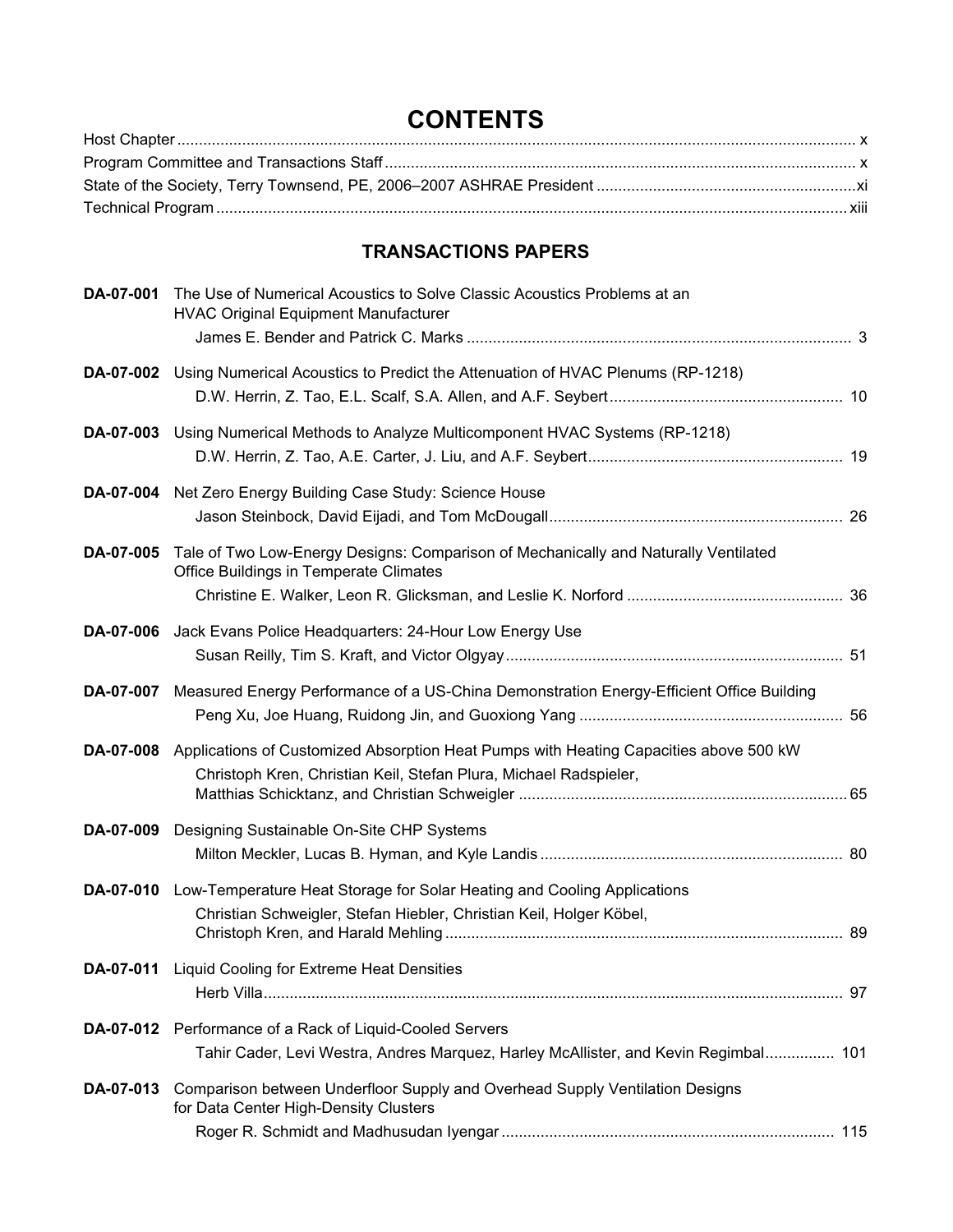|                  | DA-07-014 Capture Index: An Airflow-Based Rack Cooling Performance Metric                                                                                                                            |
|------------------|------------------------------------------------------------------------------------------------------------------------------------------------------------------------------------------------------|
|                  | DA-07-015 Characterization of a High-Density Data Center                                                                                                                                             |
|                  | DA-07-016 Advanced Solar Irradiance Model and Procedure<br>for Spectral Solar Heat Gain Calculation (RP-1143)                                                                                        |
| DA-07-017        | Two-Dimensional CFD and Conduction Simulations of Heat Transfer<br>in Horizontal Window Frames with Internal Cavities<br>Arild Gustavsen, Christian Kohler, Dariush Arasteh, and Arvid Dalehaug  165 |
|                  | DA-07-018 Performance Criteria for Residential Zero-Energy Windows<br>Dariush Arasteh, Howdy Goudey, Joe Huang, Christian Kohler, and Robin Mitchell 176                                             |
| DA-07-019        | Re-Inventing the Wheel in HVAC&R Technology: History Does Repeat!                                                                                                                                    |
| DA-07-020        | Carl von Linde-Scientist, Inventor, Global Player                                                                                                                                                    |
|                  | DA-07-021 The Heating System of the Roman Baths                                                                                                                                                      |
|                  | DA-07-022 Best Practices for Data Center Thermal and Energy Management-Review of Literature                                                                                                          |
|                  | DA-07-023 Prediction of Distributed Air Leakage in Raised-Floor Data Centers                                                                                                                         |
|                  | DA-07-024 Occurrence of Humid Air Diagrams within a Short Period at Three Distant Places on a Globe                                                                                                  |
|                  | DA-07-025 Tobacco Smoke and Haze Control in the Houston Astrodome                                                                                                                                    |
| <b>DA-07-026</b> | The Work of Frank J. Dean, Jr.: A Great Inventor and Innovator<br>James A. Reese, Raymond H. Dean, Michael M. Roberts, and Bradley A. Crews 237                                                      |
|                  | DA-07-027 Cascade Systems: Past, Present, and Future                                                                                                                                                 |
|                  | DA-07-028 A Model for Self-Contained Solid Door Refrigerated Display Cabinets                                                                                                                        |
| DA-07-029        | Protecting Buildings Against Bioterrorism-Review of Guidance and Tools                                                                                                                               |
|                  | DA-07-030 An Experimental and Modeling Assessment of Room Air Cleaners for Building Protection<br>Vladimir Kogan, Christopher B. Harto, David J. Hesse, and Leslie Sparks273                         |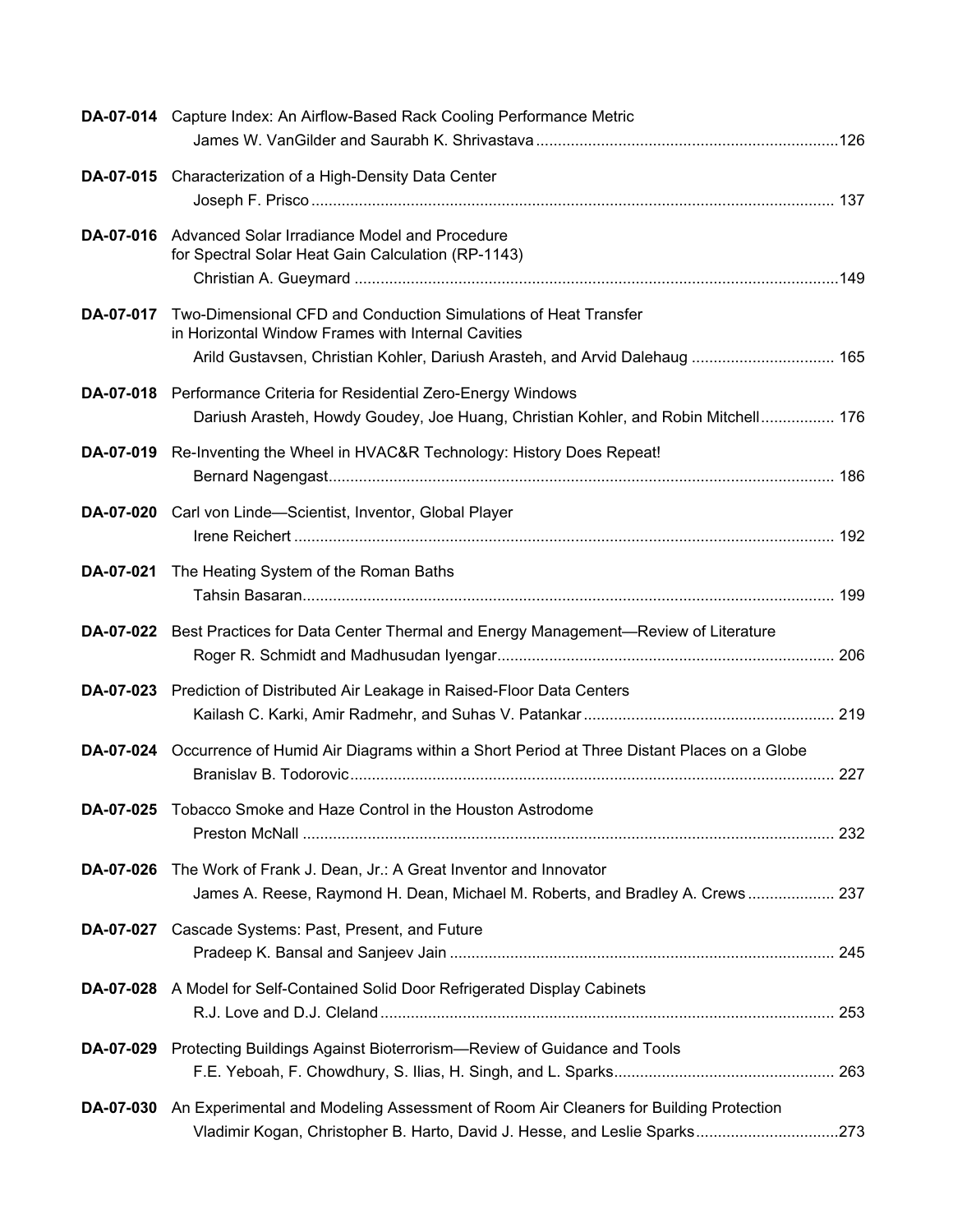| DA-07-031        | Requirements for a Probabilistic Quantitative Relative Risk-Based Decision Methodology<br>for Reducing Vulnerability of Building Occupants to Extreme IAQ Events                |     |
|------------------|---------------------------------------------------------------------------------------------------------------------------------------------------------------------------------|-----|
|                  | DA-07-032 Laboratory Evaluation of Residential Window Installation Methods in Stucco Wall Assemblies                                                                            |     |
|                  | DA-07-033 Evaluating Stucco-Clad Building Wall Systems through Hygrothermal Modeling                                                                                            |     |
|                  | DA-07-034 Mold Risk Reduction Strategies for Builders                                                                                                                           |     |
|                  | DA-07-035 Use of Electronically Commutated Motors (ECMs) in Air Terminal Units                                                                                                  |     |
| DA-07-036        | Air Distribution in Rooms with a Fan-Driven Convector<br>Tine S. Larsen, Rob H.W. Bindels, Lukasz Michalak,                                                                     |     |
| <b>DA-07-037</b> | A New Idea That Is 40 Years Old—Air Curtain Hospital Operating Room Systems                                                                                                     |     |
| DA-07-038        | Evaluating RNG k-ε Models Using PIV Data<br>for Airflow in Animal Buildings at Different Ventilation Rates                                                                      |     |
| DA-07-039        | Ventilation Effectiveness Criteria and Measurement Methods<br>Applicable to Animal Buildings-A Review (RP-1301)                                                                 |     |
|                  | DA-07-040 A Semi-Automated Commissioning Tool for VAV Air-Handling Units: Functional Test Analyzer                                                                              |     |
| DA-07-041        | Characterization and Cancellation of Static Nonlinearity in HVAC Systems                                                                                                        | 391 |
| DA-07-042        | Numerical Study of Air Movement in a Slot-Ventilated Enclosure                                                                                                                  |     |
| DA-07-043        | Implementation of Controller Area Networks for Monitoring of Animal Environments                                                                                                |     |
| DA-07-044        | Analysis of Airflow in a Full-Scale Room with<br>Non-Isothermal Jet Ventilation Using PTV Techniques<br>Lingying Zhao, Yuanhui Zhang, Xinlei Wang, and Gerald L. Riskowski  414 |     |
| DA-07-045        | A Review of Ventilation and Air-Conditioning Technologies<br>for Energy-Efficient Healthy Buildings in the Tropics                                                              |     |
| DA-07-046        | Monitored Indoor Moisture and Temperature Conditions in Humid-Climate US Residences                                                                                             |     |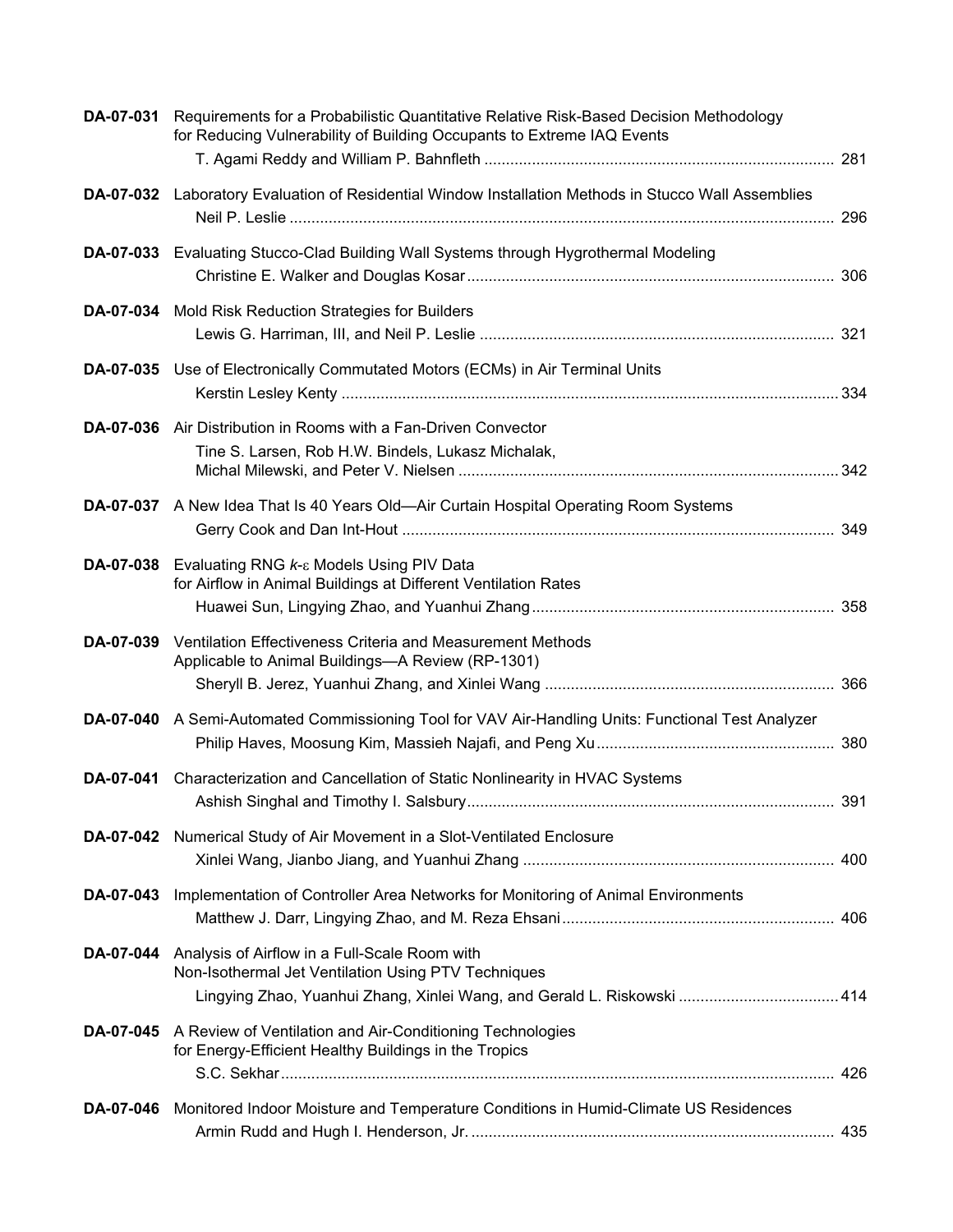|                     | DA-07-047 Best Practices for Energy-Efficient Data Centers Identified through<br>Case Studies and Demonstration Projects                         |  |
|---------------------|--------------------------------------------------------------------------------------------------------------------------------------------------|--|
|                     |                                                                                                                                                  |  |
| DA-07-048           | The Impact of Moore's Law on the Total Cost of Computing and<br>How Inefficiencies in the Data Center Increase These Costs                       |  |
|                     |                                                                                                                                                  |  |
|                     | <b>DA-07-049</b> Comparative Analysis of CFD $\Delta P$ vs. Measured $\Delta P$ for Compressed Flexible Ducts                                    |  |
|                     |                                                                                                                                                  |  |
|                     | DA-07-050 A Fast Algorithm for the Simulation of GCHP Systems                                                                                    |  |
|                     |                                                                                                                                                  |  |
| DA-07-051           | An Experimental Investigatin of Response Times<br>for Duct-Mounted Relative Humidity Transmitters                                                |  |
|                     | Shailesh N. Joshi, Michael B. Pate, Ron M. Nelson,                                                                                               |  |
| DA-07-052 Withdrawn |                                                                                                                                                  |  |
|                     | DA-07-053 Decoupled Modeling of Chilled-Water Cooling Coils                                                                                      |  |
|                     |                                                                                                                                                  |  |
| DA-07-054 Withdrawn |                                                                                                                                                  |  |
| DA-07-055           | Impact of the Position of the Radiators on Energy Consumption and<br>Thermal Comfort in a Mixed Radiant and Convective Heating System            |  |
|                     |                                                                                                                                                  |  |
|                     | <b>DA-07-056</b> Applying the Effectiveness-NTU Method to Elemental Heat Exchanger Models                                                        |  |
|                     |                                                                                                                                                  |  |
|                     | DA-07-057 Comparative Analysis of Four Solar Models for Tropical Sites (RP-1309)                                                                 |  |
|                     |                                                                                                                                                  |  |
| DA-07-058           | Impact of Solar Models on Building Energy Analysis for Tropical Sites (RP-1309)                                                                  |  |
|                     |                                                                                                                                                  |  |
| DA-07-059           | Coupling Multiple Heat Production and Consumption Units<br>by Employing a New Three-Pipe System                                                  |  |
|                     |                                                                                                                                                  |  |
| DA-07-060           | Development and Performance of a Retrofittable, High-Efficiency<br>Grease Filter System for Kitchen Hoods                                        |  |
|                     |                                                                                                                                                  |  |
| DA-07-061           | Development of a Ground-Source Heat Pump System with Ground Heat Exchanger<br>Utilizing the Cast-in-Place Concrete Pile Foundations of Buildings |  |
|                     | Ketaro Sekine, Ryozo Ooka, Mutsumi Yokoi, Yoshiro Shiba, and Suckho Hwang 558                                                                    |  |